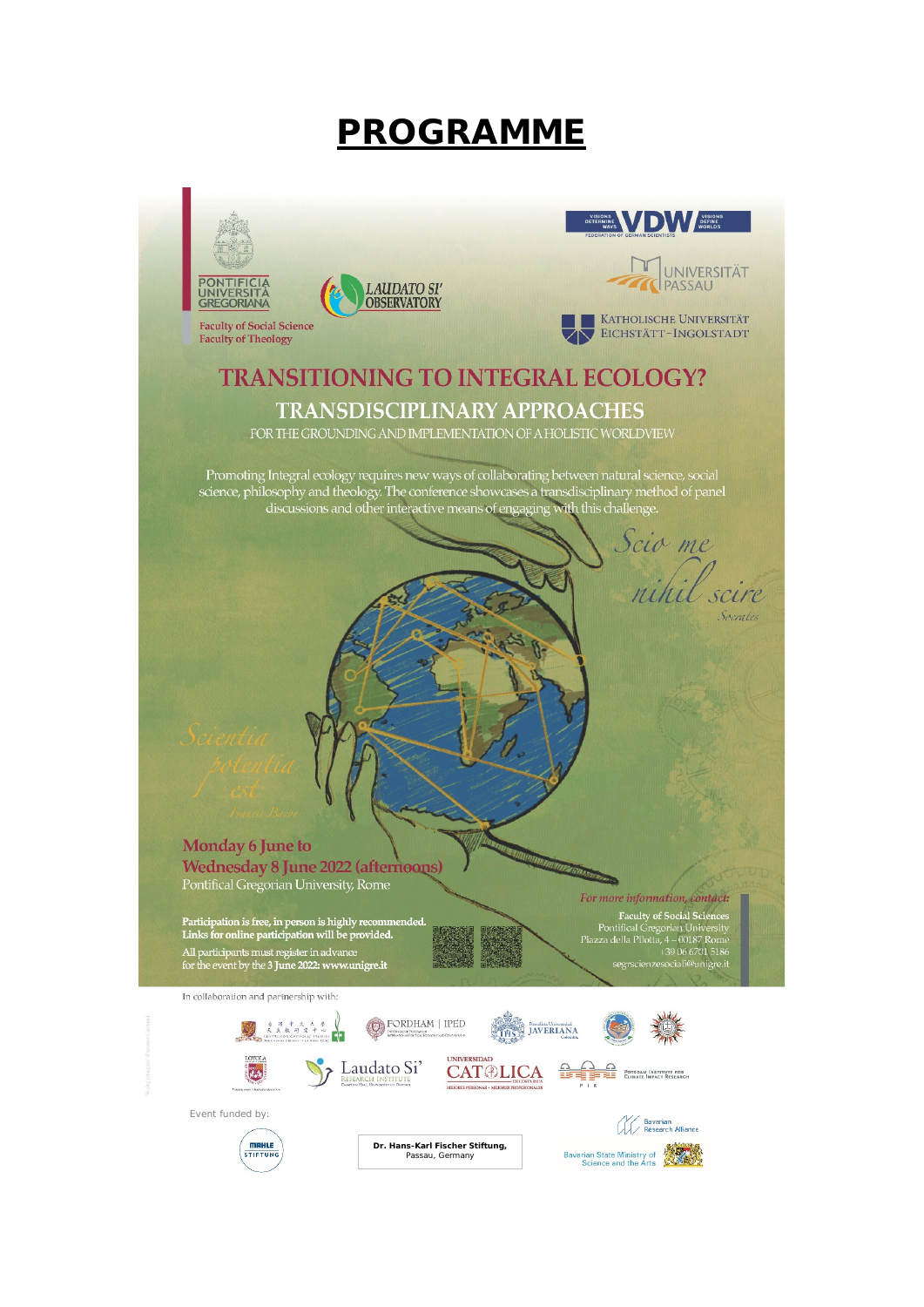### **Monday 6th June 2022**

14:00-14:40 *Arrival and registration (University Foyer)*

### *Integral ecology: NATURAL SCIENTIFIC dimensions*

14:40-19:00 First session (Aula Magna)

Moderators:

**Kira Vinke**, Head of Center for Climate and Foreign Policy at the German Council on Foreign Relations; Scientist at Potsdam Institute for Climate Impact Research

**Christian Meier**, Research Assistant and Project Consultant for the "Laudato Si' Project" of the Catholic University of Eichstätt-Ingolstadt

- 14:40-14:50 Greetings **Mark A. Lewis, S.J.**, Academic Vice Rector of the Pontifical Gregorian University
- 14:50-15:10 Opening **Paolo Conversi**, Coordinator of the "Laudato Si' Observatory" of the Pontifical Gregorian University **Ulrich Bartosch**, President of the University of Passau
- 15:10-15:30 Introductory keynote **Hartmut Graβl**, former Director of the "World Climate Research Programme" at World Meteorological Organization (WMO) in Geneva; long-standing chairman of The Federation of German Scientists (VDW)
- 15:30-16:25 **Panel 1.1:** Natural-Scientific Foundations of Integral Ecology

Input from the discipline

**Christine von Weizsäcker**, President of the "European Network for Ecological Reflection and Action" (ECOROPA)

Cross-disciplinary debate **Werner Gamerith**, Professor of Regional Geography, University of Passau

**Louis Caruana, S.J.**, Professor of Philosophy, Pontifical Gregorian University; Adjunct Scholar at the Vatican Observatory

Debate

16:25-16:35 Break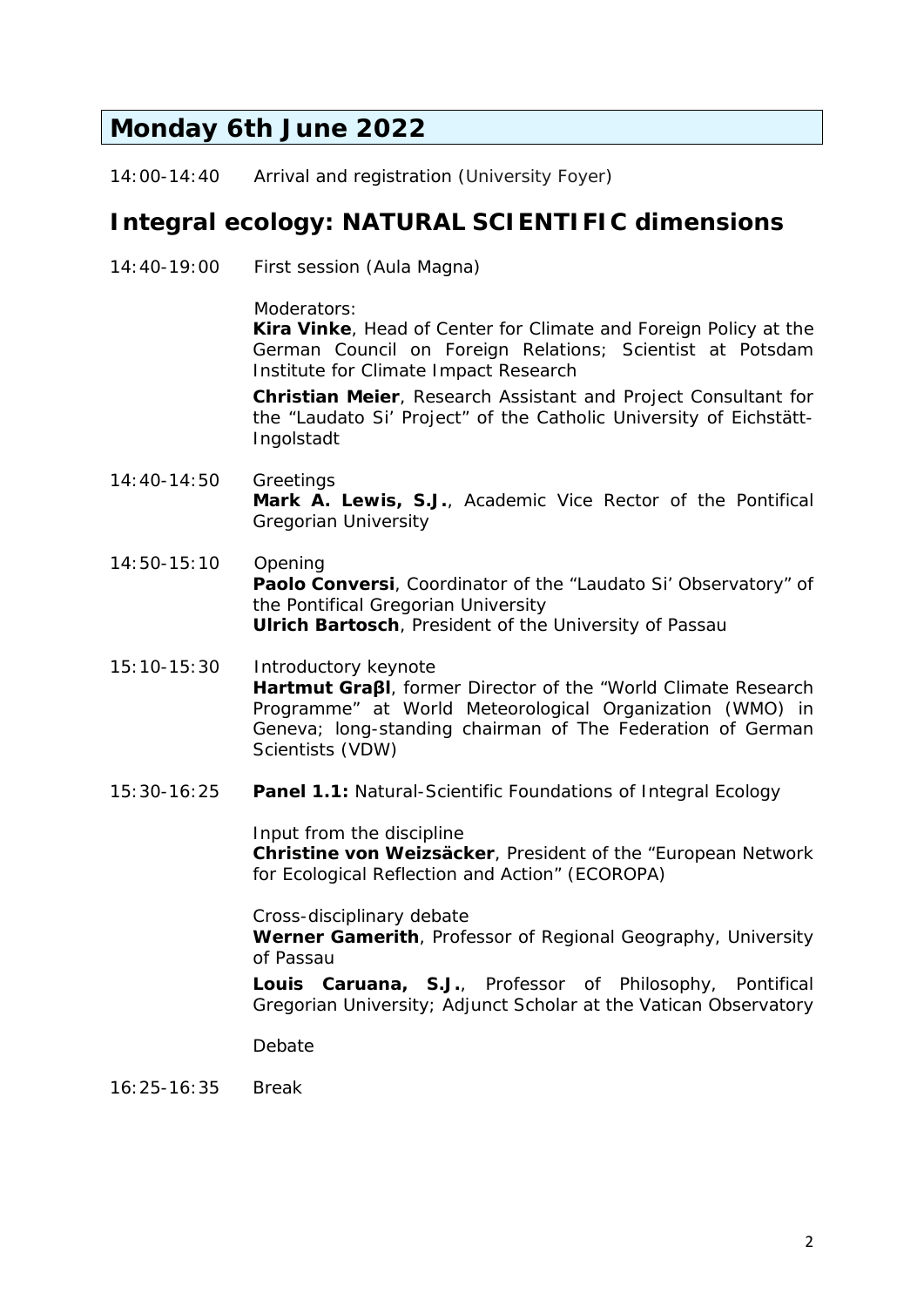16:35-17:30 **Panel 1.2:** Natural Sciences in the Implementation of Integral Ecology: TECHNOLOGICAL TRANSITION

Input from the discipline

**Celia Deane-Drummond**, Director of the Laudato Si' Research Institute, Campion Hall, University of Oxford

Cross-disciplinary debate

**María Adelaida Farah**, Vice-president of Extension and Interinstitutional Relations, Pontifical Javeriana University

**Carlo Maria Polvani**, Under-Secretary Adjunct of the Pontifical Council for Culture

Debate

17:30-17:40 Break

#### 17:40-18:40 **Showcase of best practices**

Presentation/reflection 1.3.1: Science and Ethics **Nancy Tuchman**, Dean of the School of Environmental Sustainability, Loyola University Chicago

Presentation/reflection 1.3.2: Climate negotiations **Rodrigo Rodríguez Tornquist**, Undersecretary of Knowledge for Development of the Strategic Affairs Secretariat, Presidency of the Republic of Argentina

Presentation/reflection 1.3.3: Gene driving / GMOs **Timothy Howles**, Assistant Director in Research Programming, Laudato Si' Research Institute, Campion Hall, University of Oxford

Presentation/reflection 1.3.4: Biodiversity negotiations **Amy Woolam Echevarria**, International Justice, Peace and Integrity of Creation Coordinator for Columban Missionaries

Debate

- 18:40-19:00 "Enlightenment 2.0 and Integral Ecology" **Ernst Ulrich von Weizsäcker**, Professor of Environmental Policy, University of Freiburg, Germany; former Co-President of the Club of Rome
- 19:00-19:30 **Brindisi**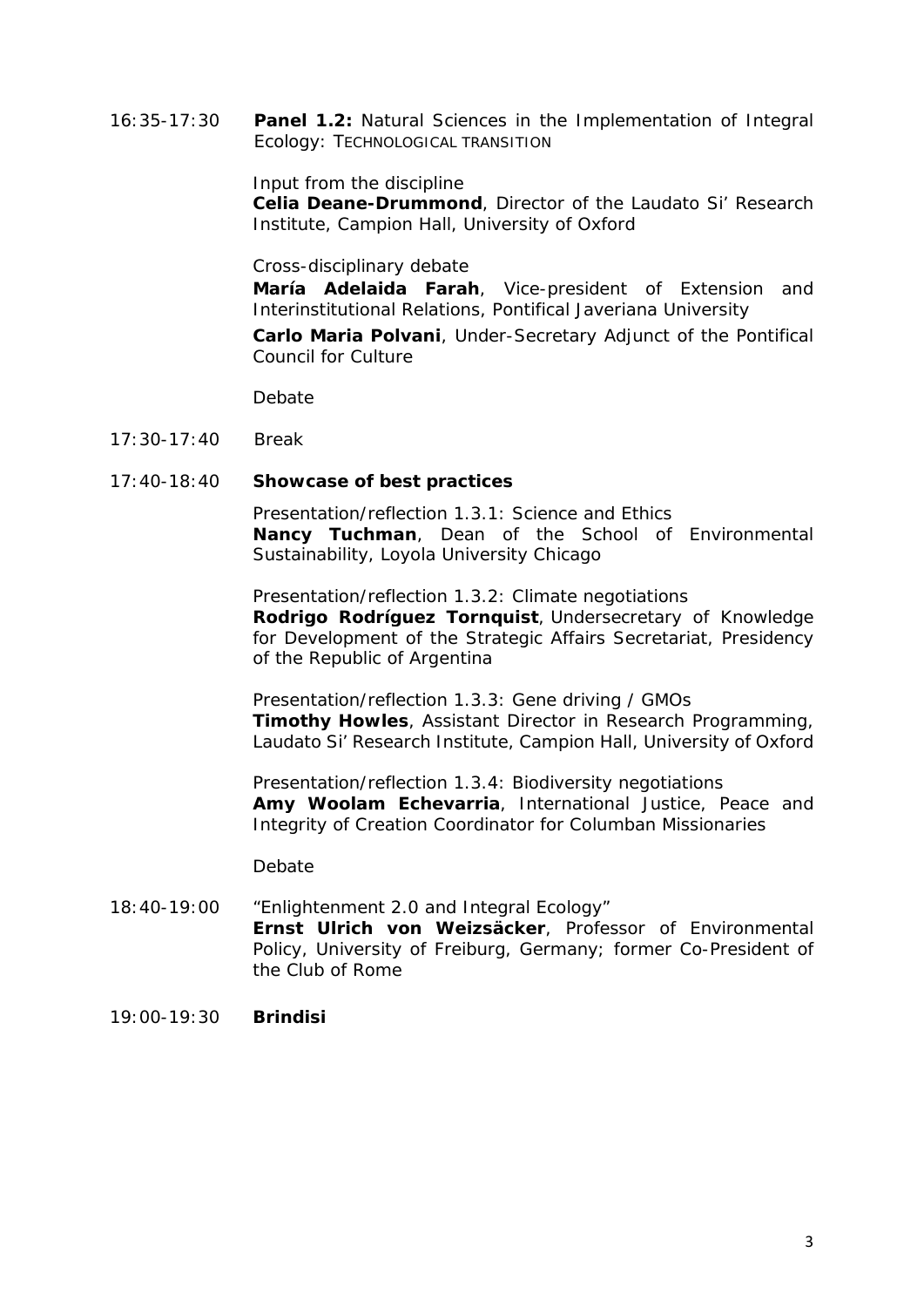## **Tuesday 7th June 2022**

### *Integral ecology: SOCIOECONOMIC AND CULTURAL dimensions*

- *Morning: Optional meetings in groups*
- *15:00-19:00 Second session (Aula Magna)*

Moderator: **René Micallef, S.J.**, Associate professor, Department of Moral Theology, Pontifical Gregorian University

- 15:00-15:10 Greetings Peter Lah, S.J., Pro-Dean of the Faculty of Social Sciences, Pontifical Gregorian University
- 15:10-15:30 Opening Note: "The Global Compact and Integral Ecology" **Jairo H Cifuentes Madrid**, General Secretary of the Pontifical Javeriana University; Sectorial Coordinator of the Global Compact on Education
- 15:30-15:50 Introductory keynote **Ottmar Edenhofer**, Director of the Potsdam Institute for Climate Impact Research (PIK); Director of the Mercator Research Institute for Global Commons and Climate Change; Professor of Climate Economics and Public Policy at the Technical University of Berlin
- 15:50-16:45 **Panel 2.1:** Economic and Cultural Foundations of Integral Ecology

Input from the discipline

**Barbora Šedová**, Co-leader of *FutureLab* – Security, Ethnic Conflicts and Migration, Potsdam Institute for Climate Impact Research

Cross-disciplinary debate

Pedro Walpole, S.J., Research Director at the Institute of Environmental Science for Social Change, Philippines

**Martin Kirschner**, Chair of Theology in Transformational Processes, Catholic University of Eichstätt-Ingolstadt

Debate

- 16:45-17:00 Break
- 17:00-17:55 **Panel 2.2:** Economics and Culture in the Implementation of Integral Ecology: CIRCULAR ECONOMY – TRANSITION AND OVERCOMING THE THROWAWAY CULTURE

Input from the discipline

**César Attilio Ferrari**, Professor at the School of Economics and Administrative Sciences, Pontifical Javeriana University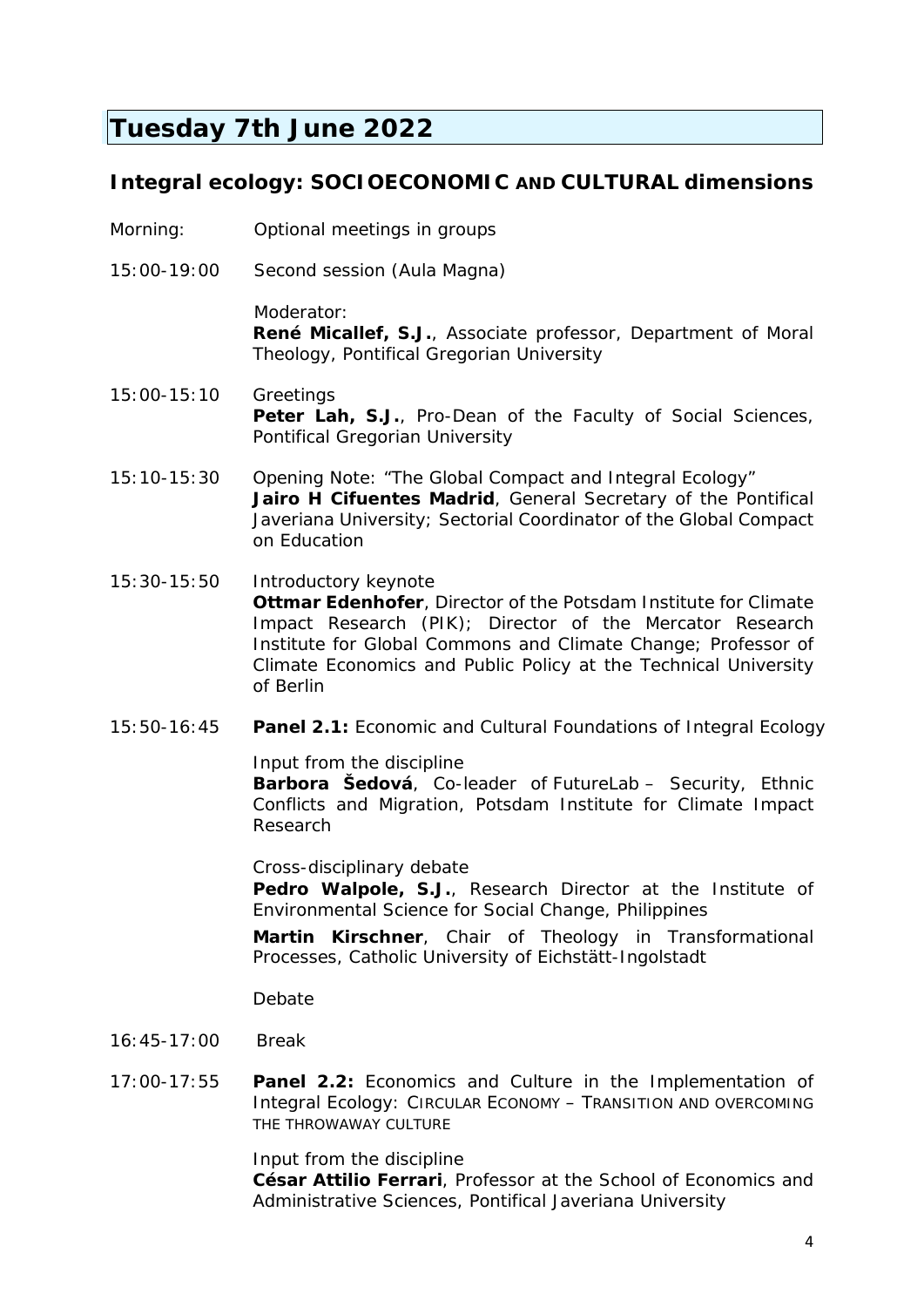Cross-disciplinary debate

**Theresa Sabonis-Helf**, Professor of the Practice and Concentration Chair for Science, Technology and International Affairs, School of Foreign Service, Georgetown University

**Bernhard Bleyer**, Chair of Theological Ethics, University of Passau

Debate

17:55-18:05 Break

#### 18:05-19:00 **Showcase of best practices**

Presentation/reflection 2.3.1: Índice de Ecología Integral Humanista

**Fernando Felipe Sánchez Campos**, Rector of the Catholic University of Costa Rica

Presentation/reflection 2.3.2: Pope Francis Global Poverty Index **Henry Schwalbenberg**, Associate Professor of Economics, Fordham University

Presentation/reflection 2.3.3: Laudato Si' Action Platform **Joshtrom Kureethadam**, **S.D.B.**, Holy See's Dicastery for Promoting Integral Human Development, Chair of Philosophy of Science at the Salesian Pontifical University

Presentation/reflection 2.3.4: Cooperation and Sustainability at the Municipal Level

**Thiago Garcia**, Project Lead of Connective Cities at the Competence Centre for Local Development Cooperation / Engagement Global, Germany

Debate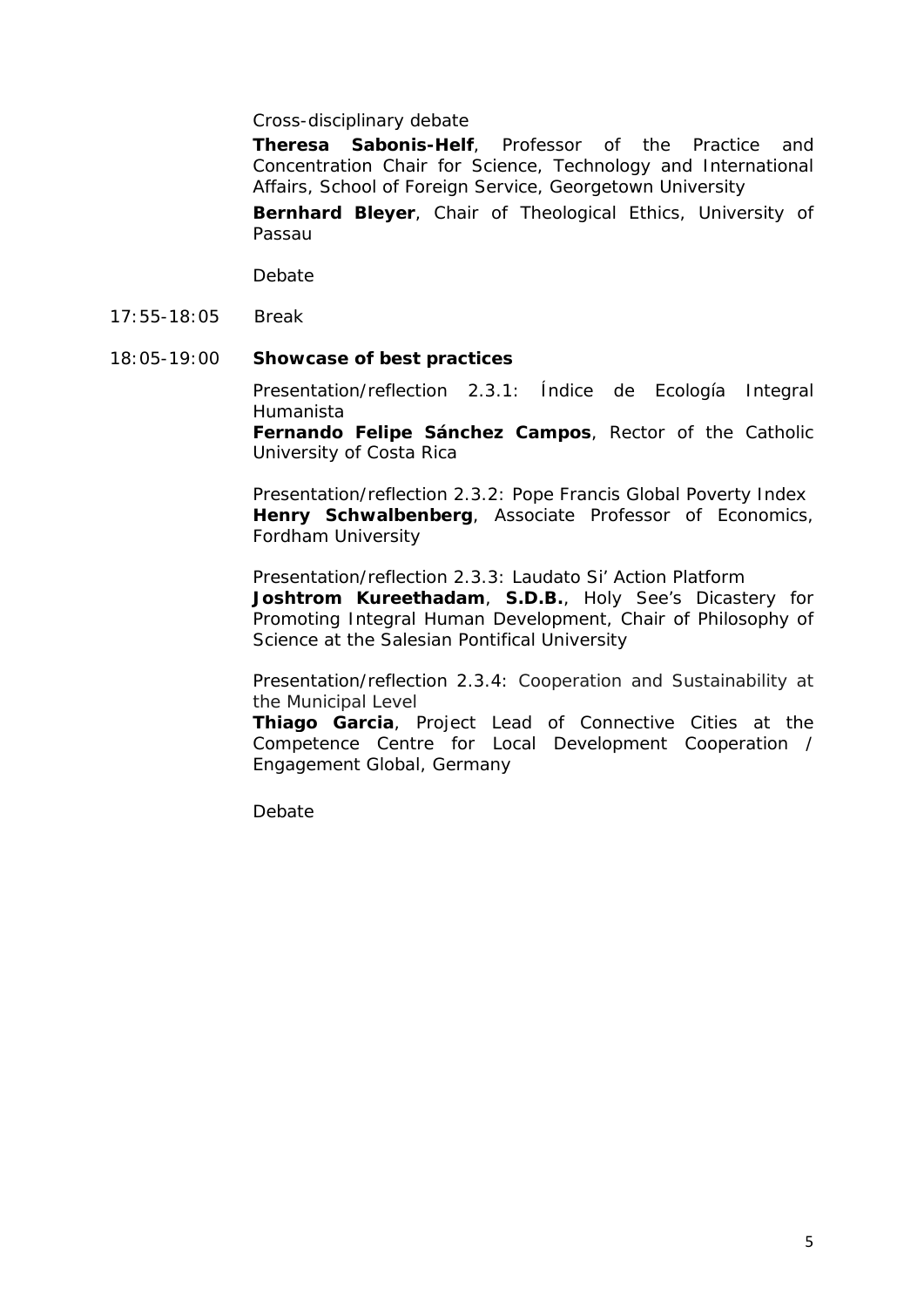## **Wednesday 8th June 2022**

### *Integral ecology: ETHICAL-PHILOSOPHICAL AND THEOLOGICAL dimensions*

*15:00-19:45 Third session (Aula Magna)*

Moderator: **Gerard Whelan, S.J.**, Associate Professor of Theology, Director of the Department of Fundamental Theology, Pontifical Gregorian **University** 

- 15:00-15:10 Greetings **Philipp G. Renczes, S.J**., Dean of the Faculty of Theology of the Pontifical Gregorian University
- 15:10-15:30 Introductory keynote **Michael Schuck**, Professor of Theology and the School of Environmental Sustainability, Loyola University Chicago
- 15:30-16:25 **Panel 3.1:** Philosophical and Theological Foundations of Integral Ecology

Input from the discipline

**Patrick H. Byrne**, Professor of Philosophy and Director of the Lonergan Institute, Boston College

Cross-disciplinary debate

**Adam D. Hincks, S.J.,** Assistant Professor and Sutton Family Chair in Science, Christianity and Cultures, University of Toronto; Adjunct Scholar at the Vatican Observatory

**Francesco Gambino**, Professor of Civil Law, University of Macerata

Debate

- 16:25-16:35 Break
- 16:35-17:30 **Panel 3.2:** Philosophy and Theology in the Implementation of Integral Ecology: TRANSITION TO A CULTURE OF INTEGRAL ECOLOGY: Faith, Science, and Politics

Input from the discipline

**Cynthia S.W. Crysdale**, Professor of Christian ethics and theology, School of Theology, University of the South, Sewanee

Cross-disciplinary debate

**Stefania Proietti**, Mayor of Assisi, Italy, Associate professor of Energy Systems and Internal Combustion Engines, Marconi **University** 

**Anne-Kathrin Lindau**, Professor of Geography, Catholic University of Eichstätt-Ingolstadt

**Debate**